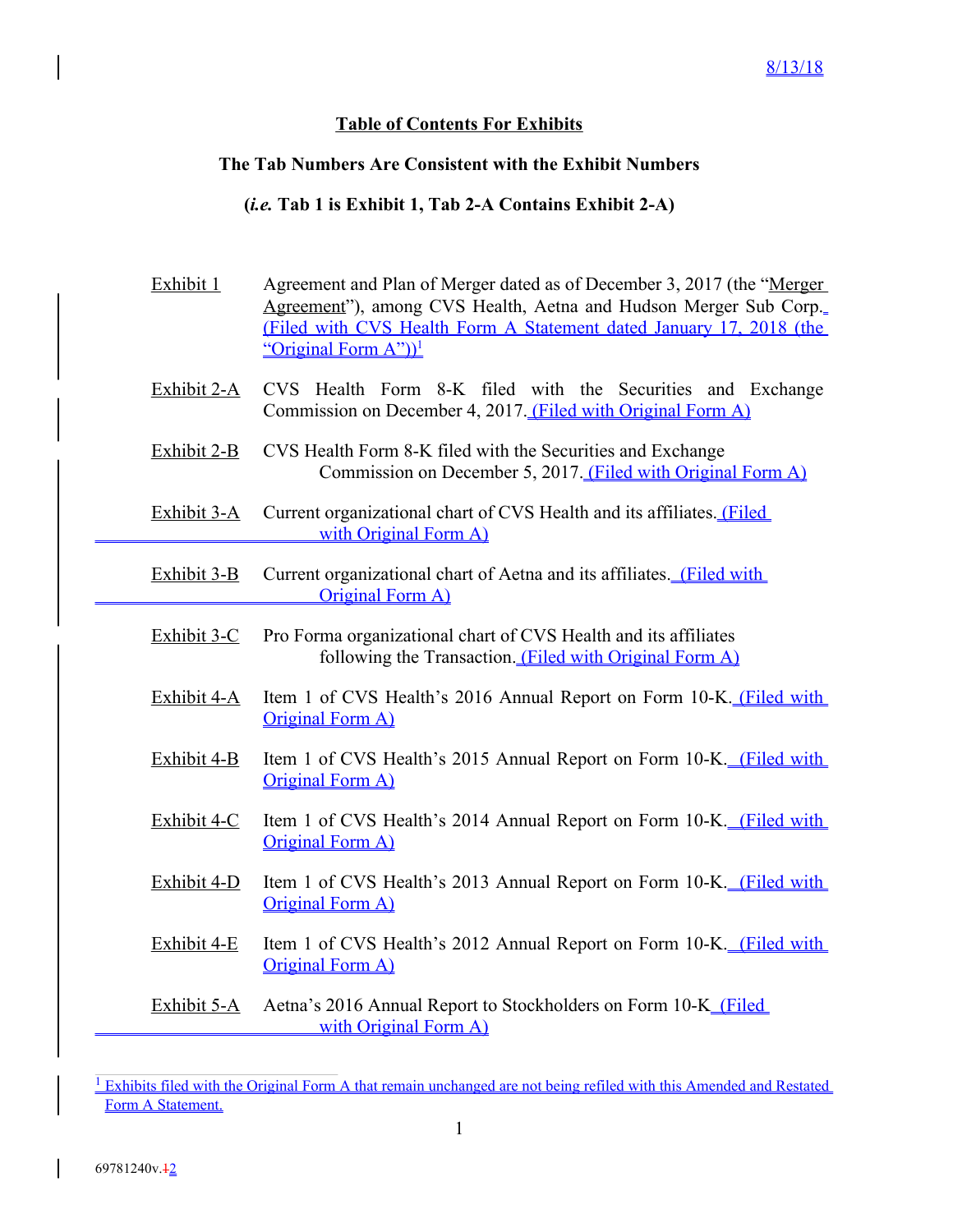- Exhibit 5-B Aetna's 2015 Annual Report to Stockholders on Form 10-K. (Filed with Original Form A)
- Exhibit 5-C Aetna's 2014 Annual Report to Stockholders on Form 10-K. (Filed with Original Form A)
- Exhibit 5-D Aetna's 2017 Annual Report to Stockholders on Form 10-K.
- Exhibit 6 CVS Health's Quarterly Report on Form 10-Q for the quarter ended September 30, 2017. (Filed with Original Form A)
- Exhibit 7-A Directors and Executive Officers of CVS Health. (Updated)<sup>2</sup>
- Exhibit 7-B Directors and Executive Officers of CVS Pharmacy-(Updated)<sup>3</sup>
- Exhibit 8-A NAIC Biographical Affidavits of Directors and Executive Officers of CVS Health. *The Applicant is requesting confidential treatment with respect to the personal information in the biographical affidavits and is filing redacted biographical affidavits with the complete confidential biographical affidavits filed under separate cover. (Updated)* <sup>4</sup>
- Exhibit 8-B NAIC Biographical Affidavits of Directors and Executive Officers of CVS Pharmacy. *The Applicant is requesting confidential treatment with respect to the personal information in the biographical affidavits and is filing redacted biographical affidavits with the complete confidential biographical affidavits filed under separate cover. (Updated)* <sup>5</sup>
- Exhibit 9-A Bridge Facility Commitment Letter, dated December 3, 2017, among CVS Health, Barclays Bank PLC, Goldman Sachs Bank USA, Goldman Sachs Lending Partners LLC, Bank of America, N.A. and Merrill Lynch, Pierce, Fenner & Smith Incorporated. (Filed with Original Form A)
- Exhibit 9-B Joinder to Bridge Facility Commitment Letter, dated December 15, 2017, among CVS Health, Barclays Bank PLC, Goldman Sachs Bank USA, Goldman Sachs Lending Partners LLC, Bank of America, N.A., Merrill Lynch, Pierce, Fenner & Smith Incorporated and each of the Additional Commitment Parties party thereto. (Filed with Original Form A)

 $2 \text{ Update with list provided to Insurance Department under cover of letter dated June 8, 2018.}$ <sup>3</sup> Updated with list provided to Insurance Department under cover of letter dated June 8, 2018.

<sup>&</sup>lt;sup>4</sup> Redacted biographical affidavits updated to include those biographical affidavits provided to the Insurance

Department under cover of letter dated February 21, 2018. Both redacted and unredacted biographical affidavits have been updated to include Mr. Derica Rice and Mr. Kevin Hourican whose biographical affidavits were included with the updated list of directors and executive officers provided to the Insurance Department under cover of letter dated June 6, 2018. Ms. Foulkes, who resigned, has been removed.

 $5\overline{\text{Ms}}$ . Foulkes, who has resigned, has been removed.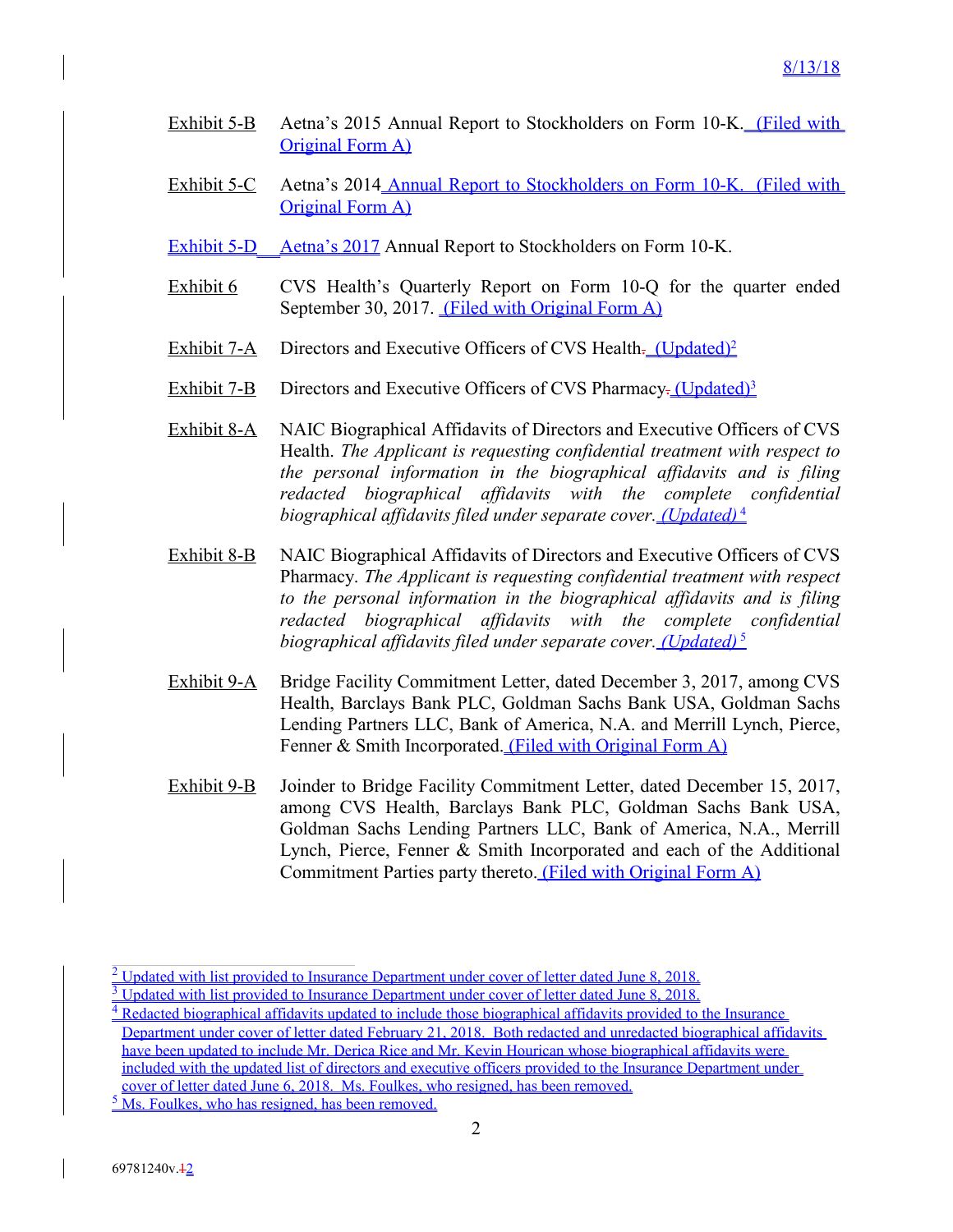- Exhibit 9-C Term Loan Agreement, dated as of December 15, 2017, by and among CVS Health, the lenders party thereto and Barclays Bank PLC, as administrative agent. (Filed with Original Form A)
- Exhibit 9-D CVS Health Form 8-K filed with the Securities and Exchange Commission on December 19, 2017. (Filed with Original Form A)
- Exhibit 10-A CVS Health's 2016 Annual Report to Stockholders (including audited consolidated Financial Statements and the independent public accounting firm's report thereon) and CVS Health Form 10-K Filed with the SEC For Fiscal Year Ended December 31, 2016. (Filed with Original Form A)
- Exhibit 10-B CVS Health's 2015 Annual Report to Stockholders (including audited consolidated Financial Statements and the independent public accounting firm's report thereon) and CVS Health Form 10-K Filed with the SEC For Fiscal Year Ended December 31, 2015. (Filed with Original Form A)
- Exhibit 10-C CVS Health's 2014 Annual Report to Stockholders (including audited consolidated Financial Statements and the independent public accounting firm's report thereon) and CVS Health Form 10-K Filed with the SEC For Fiscal Year Ended December 31, 2014. (Filed with Original Form A)
- Exhibit 10-D CVS Health's 2013 Annual Report to Stockholders (including audited consolidated Financial Statements and the independent public accounting firm's report thereon) and CVS Health Form 10-K Filed with the SEC For Fiscal Year Ended December 31, 2013. (Filed with Original Form A)
- Exhibit 10-E CVS Health's 2012 Annual Report to Stockholders (including audited consolidated Financial Statements and the independent public accounting firm's report thereon) and CVS Health Form 10-K Filed with the SEC For Fiscal Year Ended December 31, 2012. (Filed with Original Form A)
- Exhibit 11 CVS Health Investor Fact Sheet and Investor Presentation December 4, 2017. (Filed with Original Form A)
- Exhibit 12 Financial Projections of the Domestic Insurers. (Updated)<sup>6</sup>
- Exhibit 13 Cash Flow Projections of CVS Health. (Filed with Original Form A)
- Exhibit 14 Business Plans of the Domestic Insurers. (Filed with Original Form A)

Exhibit 15-A Annual Statements of Aetna Life Insurance Company For Years 2014-2016. (Filed with Original Form A)

<sup>&</sup>lt;sup>6</sup> Updated Aetna Life Insurance Company projections which reflect changes in liabilities (fluctuations adjusted in all other liabilities) as provided to the Insurance Department in the May 14, 2018 Form A response. CVS Health and Aetna do not currently anticipate changes in total assets, net income or capital and surplus from the projections that were provided with the Original Form A.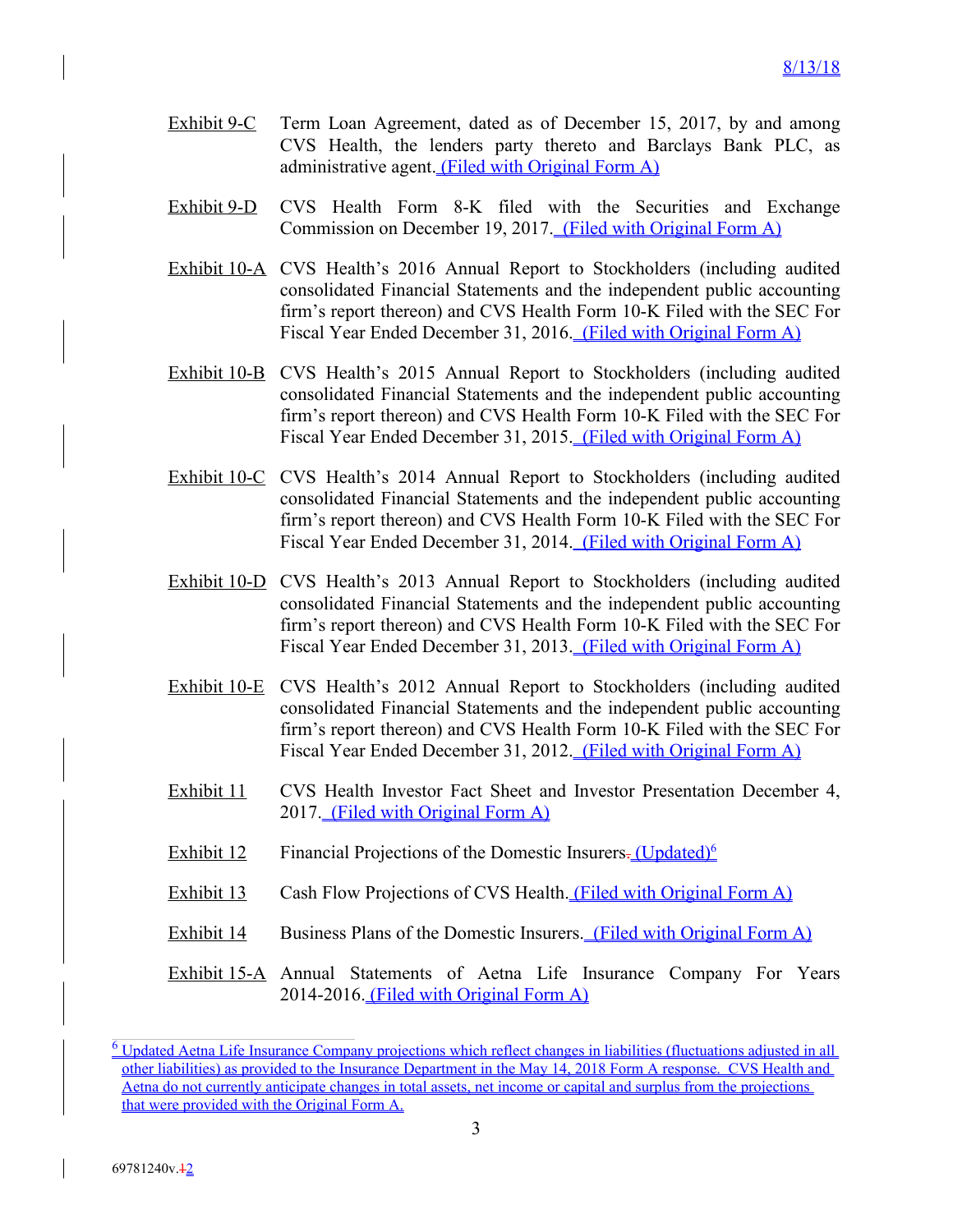- Exhibit 15-B Annual Statements of Aetna Insurance Company of Connecticut For Years 2014-2016. (Filed with Original Form A)
- Exhibit 15-C Annual Statements of Aetna Health and Life Insurance Company For Years 2014-2016. (Filed with Original Form A)
- Exhibit 15-D Annual Statements of Aetna Health Inc. (a Connecticut corporation) For Years 2014-2016. (Filed with Original Form A)
- Exhibit 15-E Annual Statements of Aetna Better Health Inc. (a Connecticut corporation) For Years 2014-2016. (Filed with Original Form A)
- Exhibit 15-F Annual Statements for the Domestic Insurers for 2017<sup>7</sup>
- Exhibit 16 Competitive Impact Analysis of the Transaction in the State of Connecticut. (Updated) (Aetna Health and Life Insurance Company is currently writing Medicare Supplement in Connecticut. There are no current plans to suspend Medicare Supplement in Connecticut. Amended Exhibit 16 reflects this change and also includes Exhibit  $X$ ).<sup>8</sup>
- Exhibit 17 Form S-4 Registration Statement Filed with the SEC on January 4, 2018. (Filed with Original Form A)
- Exhibit 18-A Financial Strength and Debt Ratings of the Applicant. (Filed with Original Form A)
- Exhibit 18-B Financial Strength and Debt Ratings of Aetna and the Domestic Insurers. (Filed with Original Form A)
- Exhibit 19 Material Litigation and Investigations of the Applicant. (Updated)<sup>9</sup>
- Exhibit 20 List of Regulatory Filings of the Applicant. (Filed with Original Form A)
- Exhibit 21 State of Connecticut Form A Checklist. (Filed with Original Form A)
- Exhibit 22 Redacted Disclosure Schedules to The Merger Agreement.<sup>10</sup>
- Exhibit 23 Company Organizational Documents (as defined in the Merger Agreement)

 $<sup>7</sup>$  Filed with the Applicant's May 14, 2018 Form A response to comments.</sup>

 $8$  Exhibit 16 has been updated in regard to Item A.2 (Health Only), page 2 to provide that "Aetna Health and Life Insurance Company is currently writing Medicare Supplement in Connecticut." This was provided with the May 14, 2018 Form A response.

<sup>&</sup>lt;sup>9</sup> The information included is from CVS Health's Form 10-Q for period ended June 30, 2018 and Annual Report to Stockholders for the Year Ended December 31, 2017.

 $10$  Included in the Company (Aetna's) Disclosure Schedules is the detailed description of a contemplated employee retention program and the description of fines and their amounts requested in the Insurance Department's July 31, 2018 request letter to the Applicant.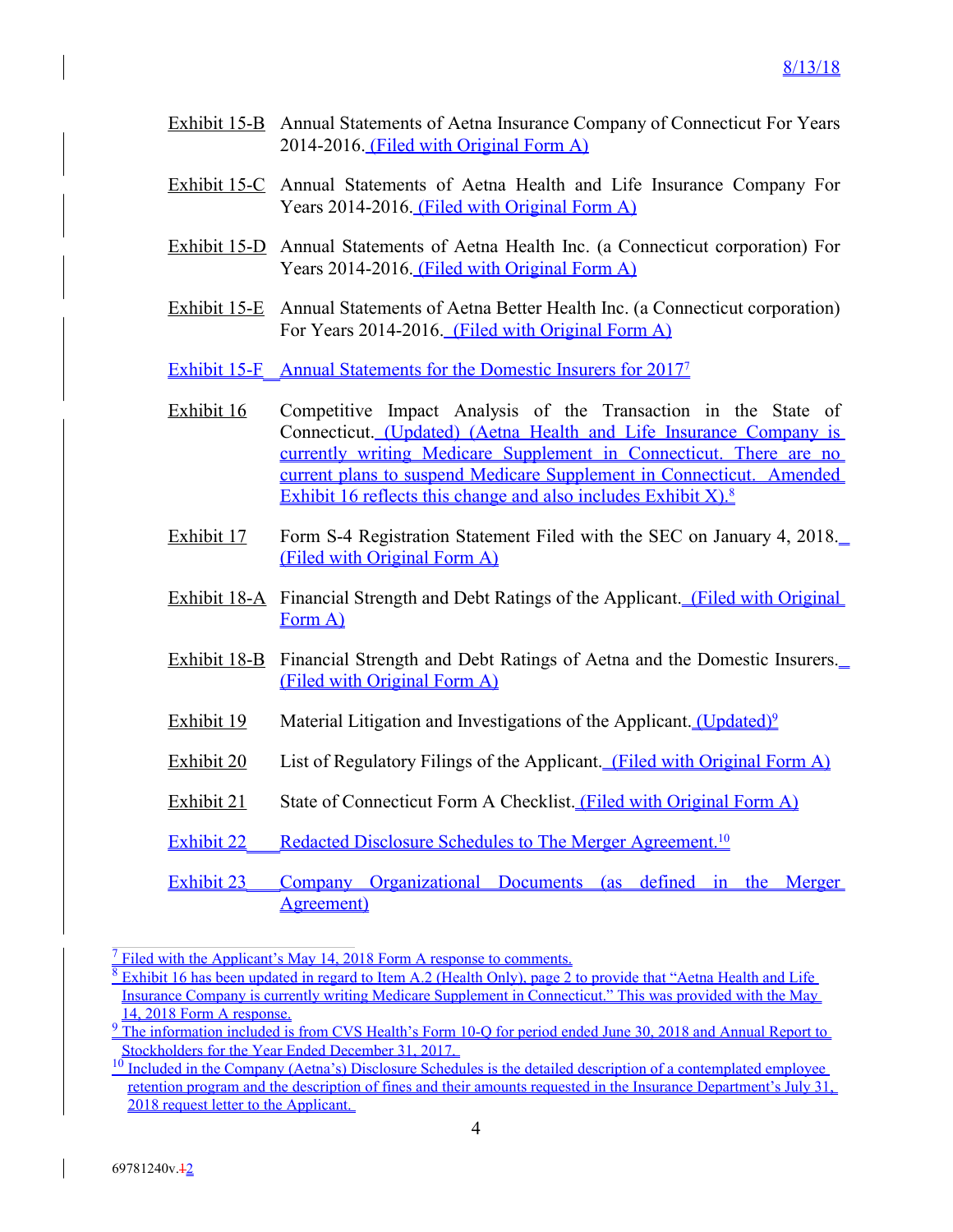Exhibit 24 Parent Organizational Documents (as defined in the Merger Agreement)<sup>11</sup>

Exhibit 25 Directors and Executive Officers of the Domestic Insurers<sup>12</sup>

- Exhibit 26 Biographical Affidavits of the Directors and Executive Officers of the Domestic Insurers. *The Applicant is requesting confidential treatment with respect to the personal information in the biographical affidavits and is filing redacted biographical affidavits with the complete confidential biographical affidavits filed under separate cover.* <sup>13</sup>
- Exhibit 27 CVS Health Form 8-K regarding the long term financing obtained March 6, 2018 by CVS Health.<sup>14</sup>
- Exhibit 28 CVS Health Deleveraging Slides.<sup>15</sup>
- Exhibit 29 A.M. Best Description of Leverage.<sup>16</sup>
- Exhibit 30 Documentation of anticipated cash demands including a debt payment schedule over the next 5 years with the amounts broken down by source.<sup>17</sup>
- Exhibit 31 Capital Management Plan.<sup>18</sup>
- Exhibit 32 CVS Health Corporate governance guidelines.<sup>19</sup>

Exhibit 33 February 1, 2018 Form 8-K regarding the second request received from the Department of Justice<sup>20</sup>

Exhibit 34 Overview of the types of items requested in a second request.<sup>21</sup>

Exhibit 35 Redacted HSR Filing Statements for Aetna and CVS Health.<sup>22</sup>

Exhibit 36 CVS Health Information Security Controls.<sup>23</sup>

 $11$  The Applicant has included the Articles and Bylaws that CVS Health provided to Aetna at the time of the Merger Agreement, as well as the Articles and Bylaws of CVS Health subsequently amended as described in the Form

<sup>8-</sup>K included with this Exhibit.

<sup>&</sup>lt;sup>12</sup> Filed with the Applicant's May 14, 2018 Form A response to comments.

<sup>&</sup>lt;sup>13</sup> Filed with the Applicant's May 14, 2018 Form A response to comments and as subsequently updated under cover of letter dated July 20, 2018.

<sup>&</sup>lt;sup>14</sup> Filed with the Applicant's May 14, 2018 Form A response to comments.

<sup>&</sup>lt;sup>15</sup> Filed with the Applicant's May 14, 2018 Form A response to comments.

<sup>&</sup>lt;sup>16</sup> Filed with the Applicant's May 14, 2018 Form A response to comments.

<sup>&</sup>lt;sup>17</sup> Filed with the Applicant's July 24, 2018 Form A response to comments.

<sup>&</sup>lt;sup>18</sup> Filed with the Applicant's May 14, 2018 Form A response to comments.

<sup>&</sup>lt;sup>19</sup> Filed with the Applicant's May 14, 2018 Form A response to comments.

<sup>&</sup>lt;sup>20</sup> Filed with the Applicant's May 14, 2018 Form A response to comments.

<sup>&</sup>lt;sup>21</sup> Filed with the Applicant's May 14, 2018 Form A response to comments.

 $\frac{1}{22}$  Redactions of Item 4(c) and 4(d) document lists and Items 5 dollar amounts which are confidential.

 $^{23}$  Filed with the Applicant's May 14, 2018 Form A response to comments.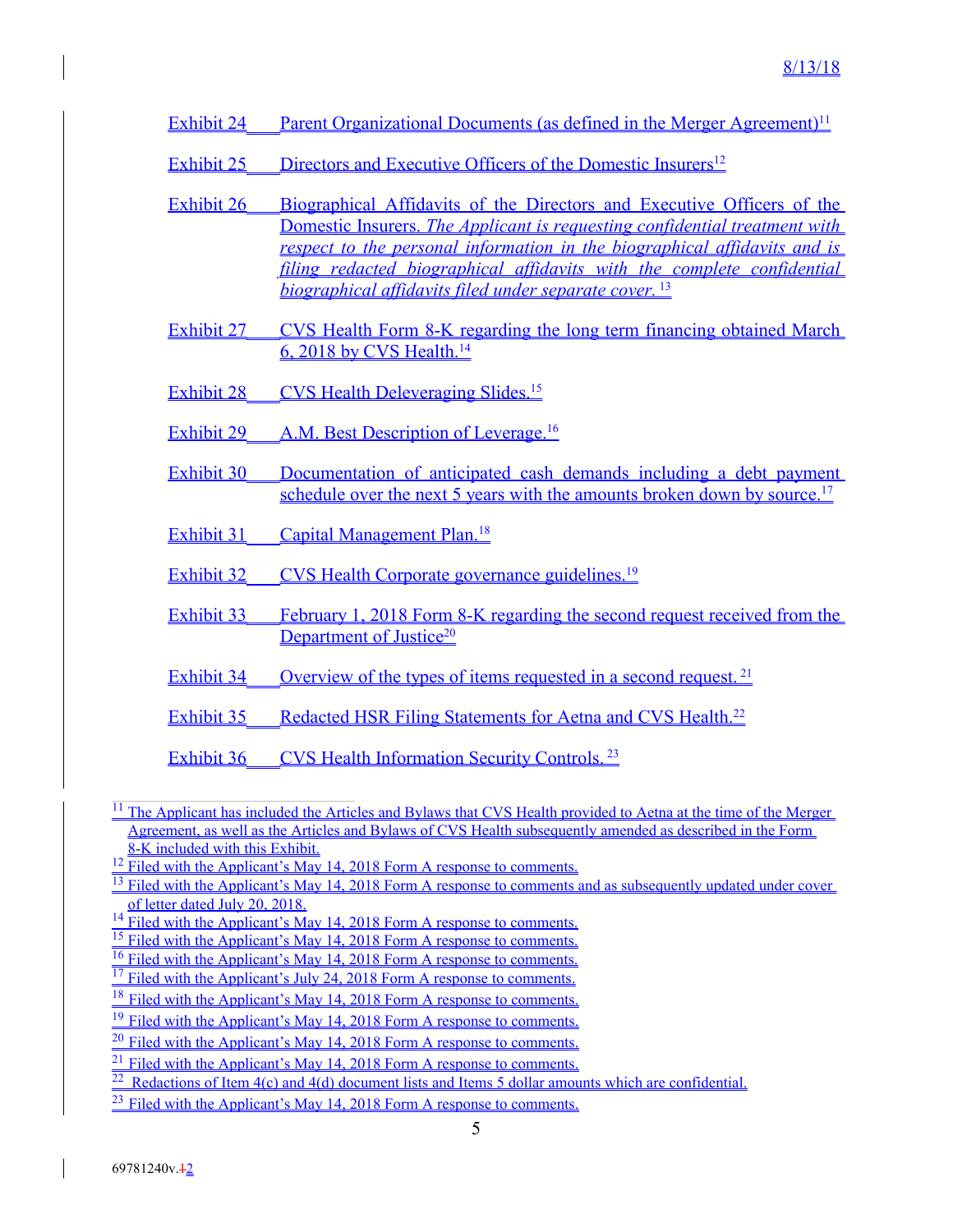- Exhibit 37 CVS Health's 2017 Annual Report to Stockholders (including audited consolidated Financial Statements and the independent public accounting firm's report thereon) and CVS Health Form 10-K Filed with the SEC For Fiscal Year Ended December 31, 2017.<sup>24</sup>
- Exhibit 38 Final Effective Form S-4 Registration Statement Filed with the SEC on February 9, 2018.<sup>25</sup>
- Exhibit 39 CVS Health Form 10-O For the Period Ended March 31, 2018.<sup>26</sup>
- Exhibit 40 CVS Health Form 10-O For the Period Ended June 30, 2018.<sup>27</sup>
- Exhibit 41 CVS Health Form 8-K dated June 6, 2018 Regarding Post-Closing Management.<sup>28</sup>
- Exhibit 42 Copies of Regulatory Filings.<sup>29</sup>

- <sup>26</sup> Filed under cover letter to the Insurance Department dated June 8, 2018.
- $27$  Filed with SEC on August 8, 2018.

<sup>&</sup>lt;sup>24</sup> SEC Form 10-K provided to Insurance Department under cover of letter dated February 21, 2018 and Annual Report to Stockholders provided to Insurance Department in the Applicant's May 14, 2018 response.

<sup>&</sup>lt;sup>25</sup> Filed under cover of letter to the Insurance Department dated February 21, 2018.

 $28$  Filed with the Insurance Department under cover of letter dated June 8, 2018.

 $29$  Filed with the Applicant's May 14, 2018 Form A response to comments. This includes a list of international filings. We have also included Form 8-K's filed with the SEC regarding the shareholder votes related to the transaction and dismissal of litigation related to the transaction.